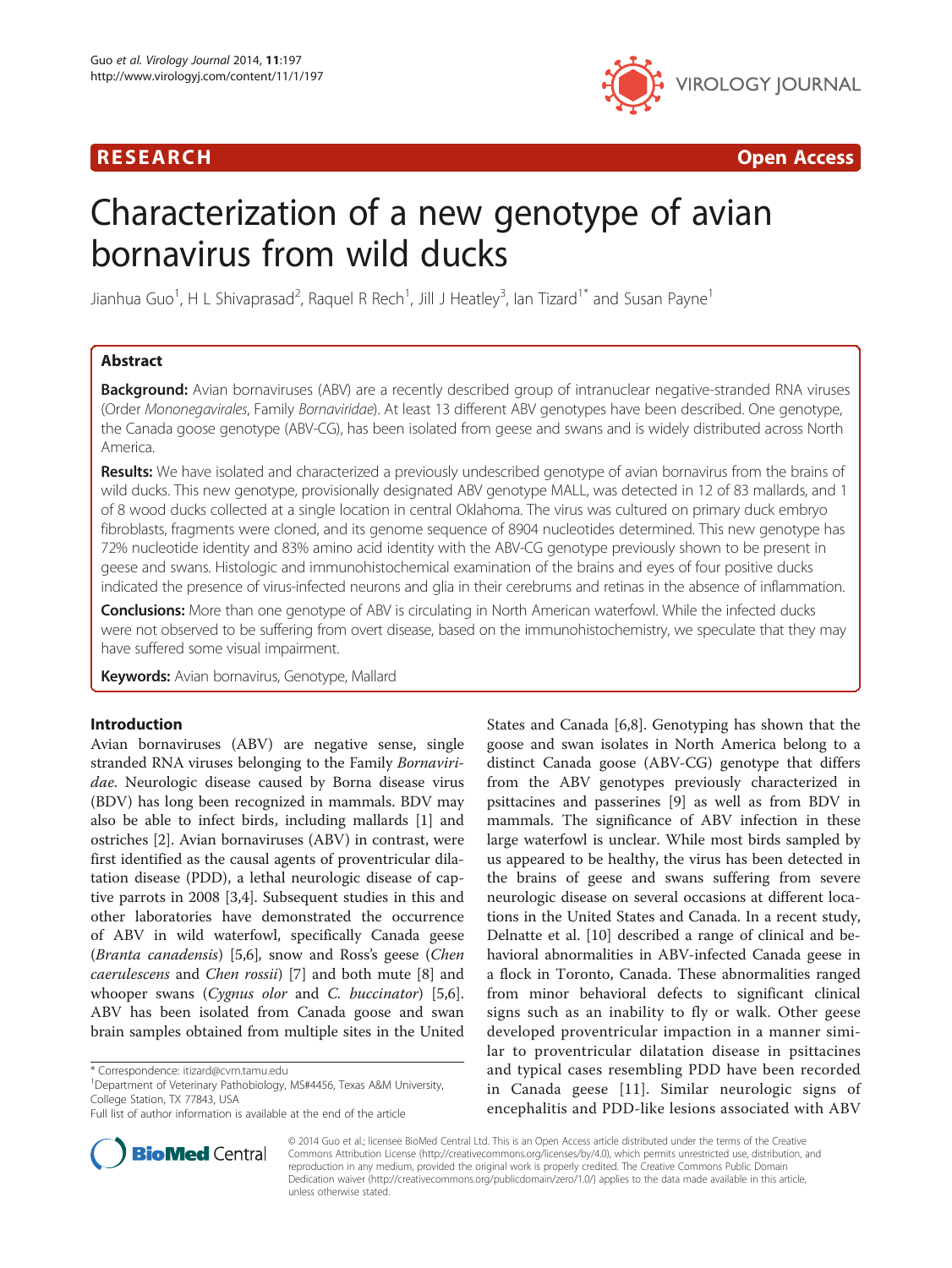infection as demonstrated by RT-PCR and immunohistochemistry have been observed in Canada geese in California (Shivaprasad, Unpublished). Thus ABV cannot be regarded as an innocuous virus although the magnitude of its threat to health and survival in wild birds is unclear. In addition to infection in Anseriformes, ABV-CG has also been detected in a bald eagle (Haliaeetus leucocephalus) with lethal encephalitis (This is a species that predates on sick waterfowl) [\[7](#page-6-0)].

In order to further clarify the distribution of ABV in North American waterfowl and to determine the diversity of species infected, we have surveyed wild ducks for the presence of this virus. Based upon previous results from mute swans and Canada geese, brains were considered the tissues of choice for ABV detection. Fresh brain samples were therefore obtained from 98 hunter-killed ducks in Central Oklahoma in January 2014.

These brain tissues were screened by reverse transcriptase-PCR for RNA encoding the matrix (M) gene of ABV. PCR products, 350 bp in size, were detected in 13 of these birds and were sequenced in order to determine the viral genotype. Selected brain samples were grown in primary duck embryo fibroblasts and the cultured virus was characterized. The entire genome was sequenced confirming that the virus belongs to a previously undescribed genotype. Histopathologic examination of the brains and eyes of four PCR-positive mallards revealed no significant lesions. However, immunohistochemistry of the brain and eyes from an RT-PCR-positive bird revealed the presence of large numbers of virus-infected cells, in both the cerebrum and in the retina.

## Materials and methods: samples

Eighty three mallards (Anas platyrhynchos), 8 wood ducks (Aix sponsa), 4 green- winged teal (Anas crecca), and 3 pintails (Anas acuta), were killed by hunters between 14 and 28 January 2014 at the Deep Fork Arm of Eufaula Lake, McIntosh County, OK. (35° 28'4.85''N: 95° 48'22.99''W). The heads were removed from freshly killed birds, held on ice and shipped to this laboratory. Most were stored at −80°C until tested. Twenty were held at 4°C in order to retain structural integrity for histopathology and immunohistochemistry.

## Sample processing

The frozen heads were permitted to thaw at 4°C for 48 hours. Brain tissue samples were then obtained by syringe extraction of a portion of tissue through a 16 gauge needle inserted into the foramen magnum. These samples were refrozen until tested by reverse transcriptase polymerase chain reaction (RT-PCR). Once RT-PCR results were obtained, brains from all the ABV-positive and two ABV-negative birds were removed, fixed in buffered formalin, processed and examined by conventional histopathology and immunohistochemistry by pathologists unaware of the RT-PCR results.

## Virus culture

A 10% suspension of the forebrain and cerebellum was homogenized in MEM-Earle complete medium containing 10% fetal bovine serum (FBS) and  $50/g/ml$ penicillin/streptomycin using VWR® disposable tissue grinders, clarified by centrifugation at 10,000 g for 10 minutes and then passed through a 0.2 micron filter. Five ml of this brain suspension was used to inoculate DEF monolayers in 25-cm<sup>2</sup> flasks. The inoculated DEFs were incubated at 37 $^{\circ}$ C in an atmosphere of 5% CO<sub>2</sub> for 24 hours. The cultures were then washed once with phosphate- buffered saline (PBS), replaced with complete minimum essential medium (MEM) supplemented with 2% FBS and incubated for an additional 5–7 days. DEFs were trypsinized (0.25% trypsin) and passaged 4 times.

## RNA purification

RNA was extracted from brain tissue and from infected DEFs using an RNeasy Mini kit (Qiagen) according to the manufacturers instructions. The RNA concentration was determined using a NanoDrop® ND-1000 UV–vis Spectrophotometer.

## cDNA synthesis

First strand cDNA was generated using the Applied Biosystems® High Capacity cDNA Reverse Transcription Kit (Applied Biosystems), using 10 μl RNA (~500 ng) and random primers. The final composition of cDNA reaction mixtures was 2 μl of 10X buffer, 2 μl of 10X random primers, 0.8 μl of 100 mM dNTP mix, 1 μl RNAse inhibitor, and 1 μl reverse transcriptase in a final volume of 20 μl.

## RT-PCR screening

A primer set targeting a highly conserved region of the matrix (M) gene located between nucleotide positions 1911 and 2261 derived from the alignment of sequences published in GenBank [[5\]](#page-6-0) was used to screen for the presence of ABV sequences from all samples. (Forward, 5'- G GTAATTGTTCCTGGATGG-3' (Positions 1911–1930). Reverse 5'- ACACCAATGTTCCGAAGACG-3' (Positions 2261–2242).

PCR conditions were: initial denaturation, 94°C for 2 min, followed by 35 cycles of 94°C for 30 sec, 55°C for 30 sec, and 72°C for 30 sec, followed by a final extension at 72°C for 5 min. RT-PCR assays included multiple reagent controls to which no cDNA was added. Products of appropriate size were submitted to the Gene Technology Laboratory at Texas A&M University for Sanger sequencing.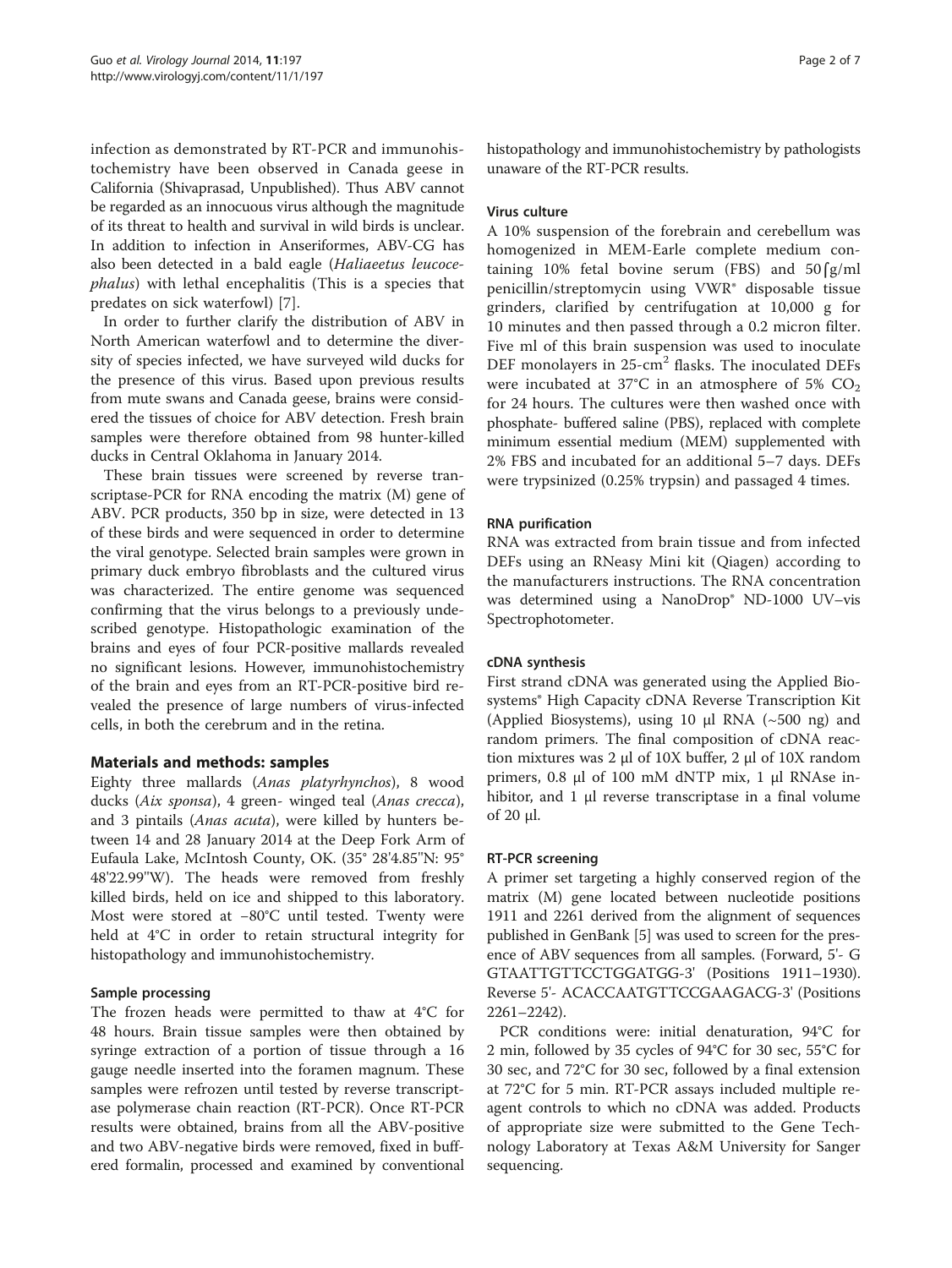#### Genome cloning

Following growth in duck embryo fibroblasts for 2 passages, cDNA was amplified from the DEFs as described above. Two sets of primers (5'- TGTTGCGTTAACAAC AAACC-3' (Positions 1–20, corresponding to the 3' terminus), 5'-ACACCAATGTTCCGAAGACG-3' (Positions 2261–2242) and 5'- GGTAATTGTTCCTGGATG G-3' (Positions 1911–1930, 5'-TGCGCTACAACAAAG CAACAACC-3' (Positions 8914–8892, corresponding to the 5' terminus) were used to amplify the viral genome by generating two products, approximately 3 and 6 kb in size. The PCR conditions were an initial denaturation, 94°C for 5 min, followed by 35 cycles of 94°C for 1 min, 55°C for 1 min, and 72°C for 7 min, followed by a final extension at 72°C for 5 min. PCR products were cloned into the pCRTM4-TOPO vector. They were then sequenced using a primer-walking approach by the Gene Technology Laboratory of Texas A&M University. Complete viral sequences were assembled using Sequencher 4.1, and phylogenetic trees based on the partial M gene and complete genome without the 3' and 5' termini were constructed using the Neighbor-Joining tree build method with the Jukes-Cantor model and 1000 bootstrap replicates by MEGA 6.0.

The genome sequences obtained were submitted to Genbank. The accession number is GenBank: KJ756399.

#### Histopathology

Brains and eyes were removed from all 13 ABV-positive birds and two negative birds. Brains were sectioned along the mid-line and one half of the brain and one eye from selected birds were fixed in 10% neutral buffered formalin. These tissues were trimmed, processed, sectioned and stained with haematoxylin and eosin.

## Immunohistochemistry (IHC)

Selected fixed brain and eye tissue samples were examined by immunohistochemistry using a polyclonal antiserum directed against ABV nucleoprotein according to the modified procedure of Wünschmann et al. [[12\]](#page-6-0). The polyclonal antiserum was raised in rabbits against the cloned nucleoprotein from ABV genotype 3 and was kindly provided by Drs. Ian Lipkin and Thomas Briese.

## Results

#### Detection of ABV in ducks

Twelve of 83 mallard brains and one of 8 wood duck brains subjected to reverse transcriptase-PCR generated a PCR product of 350 bp, the expected size. No product was detected in four green-winged teal and three pintail brains. Sequencing provided 174 nt of high quality data and confirmed that ABV of a single genotype was present in all positive cases and that its M gene sequence was different from previously reported ABV genotypes. The PCR product demonstrated only 79% sequence identity to its closest relative, the M gene of the ABV-CG genotype. Partial M gene sequences obtained from 12 of the 13 positive brains were identical. The partial M gene sequence obtained from Mallard 77 showed 97% identity with the others (See Additional file [1](#page-6-0)).

#### ABV isolation

In order to confirm the identity and presence of this ABV in brains, 2 positive brain samples were used to inoculate primary duck embryo fibroblast cultures. The virus grew readily and was detected by RT-PCR at 14 days from both brain inocula. The persistently infected DEFs were successfully passaged 10 times.

#### ABV genotyping

RT-PCR products from a single cultured virus (MALL-89) at passage 2 were cloned into pCR™4-TOPO vector and genome sequences were determined. The sequenced component of the genome of this ABV comprised 8904 nucleotides organized in a manner very similar to that observed in other ABV genotypes (Data not shown). When compared to genotype CG, nucleotide identities ranged from 84% in the N gene to 72% in the L gene. Amino acid sequence identities ranged from 95% in the N protein to 79% in the X protein. Average nucleotide identity across the genome was 72% (Table 1).

Phylogenetic analysis based on the partial M gene sequences, indicated that the mallard virus genotype is distinctly different from ABV-CG, its closest relative (Figure [1](#page-3-0)). A similar pattern was obtained from the phylogenetic analysis based on published complete ABV genome sequences (Figure [2\)](#page-4-0).

## Clinical and pathological lesions

Enquiries to the local wildlife personnel and the hunters involved in sample collection, failed to reveal any evidence of disease or unusual mortality events among duck flocks in the refuge. Nevertheless, based on previous observations in ABV-infected geese, we considered it

#### Table 1 A comparison of nucleotide and amino acid identity between the two waterfowl isolates of Avian Bornavirus, ABV-MALL and ABV-CG

|          | NT identity% (length) | AA Identity % (length) |
|----------|-----------------------|------------------------|
| N        | 77 (1116)             | 95 (371)               |
| $\times$ | 84 (264)              | 79 (87)                |
| Р        | 79 (609)              | 87 (202)               |
| M        | 80 (429)              | 94 (142)               |
| G        | 74 (1500)             | 80 (499)               |
|          | 72 (6439)             | 81 (1714)              |
| Overall  | 72 (8950)             | 83 (3015)              |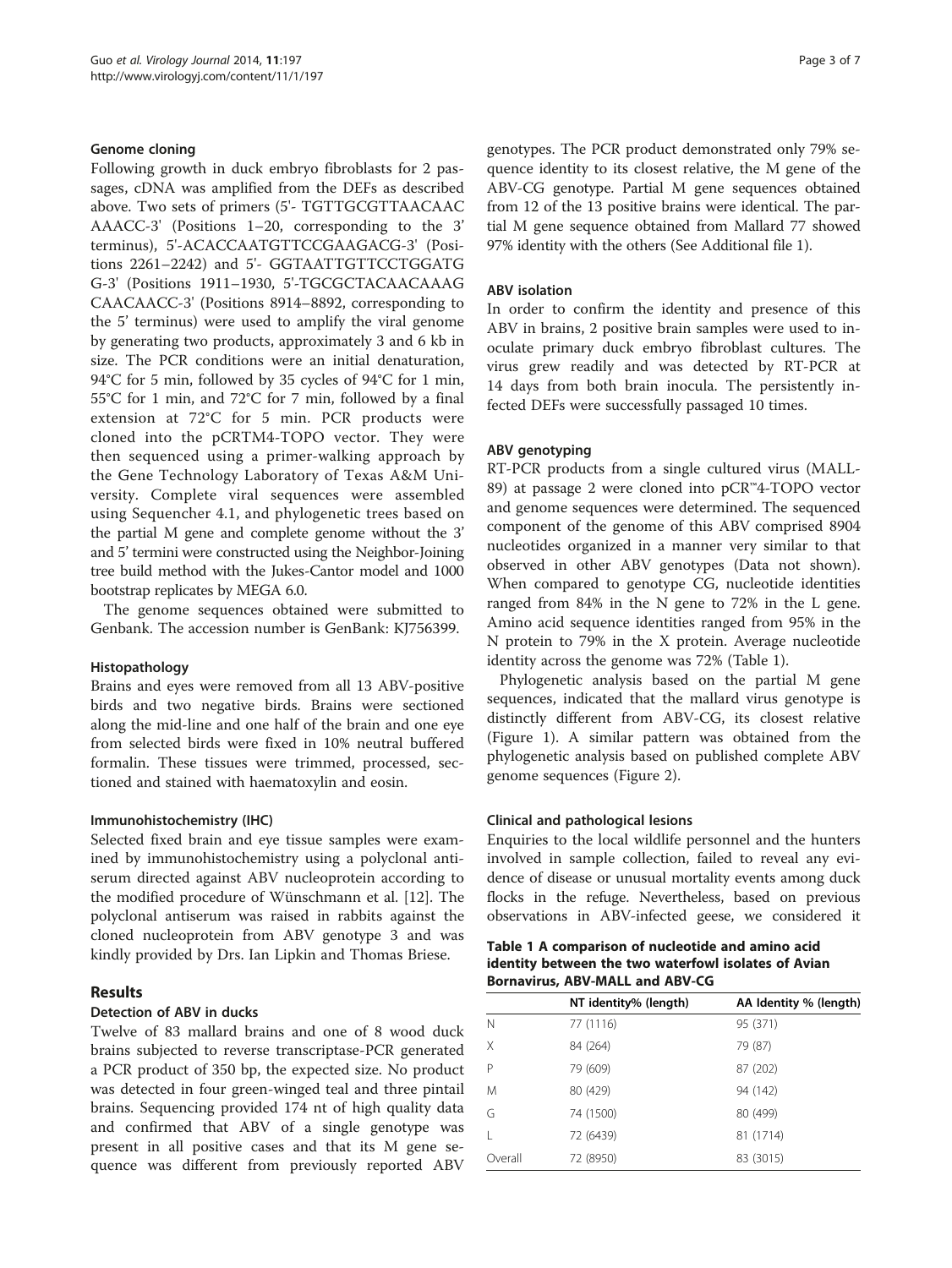possible that the birds, while clinically "normal" could be suffering from a subclinical viral encephalitis.

Although brain and eye tissues from all 13 positive ducks and two negative ducks were processed for histopathology and immunohistochemistry only four were suitable for examination due to freezing artifacts. Histopathological examination of the four PCR-positive brains showed minimal signs of encephalitis such as mild perivascular cuffing and increased glial cell numbers in the cerebrums but not in the eyes (Figure [3\)](#page-4-0). However IHC of the brains that had not been frozen revealed the presence of ABV-positive cells in both the brain (Figures [4](#page-4-0) and [5\)](#page-5-0) and the eyes of PCR-positive birds (Figure [6](#page-5-0)). The ABV nucleoprotein was present in the nucleus and cytoplasm of mainly glial cells and a few neurons within the brain. The intense staining observed in the nuclei

(Figure [5\)](#page-5-0) is consistent with bornavirus infection. Similarly, in the infected retina, ABV nucleoprotein was detected in both nucleus and cytoplasm of scattered cells within the ganglia, inner and outer plexiform layers and in rods and cones (Figure [6\)](#page-5-0). A few scattered glial cells within the optic nerve also contained ABV nucleoprotein.

#### **Discussion**

The site studied in this report, Eufaula Lake lies in the center of the North American continent. Waterfowl in North America use several different routes (flyways) to travel between their wintering grounds in the south to their nesting grounds further north. Eufaula Lake lies in the midst of the central flyway. Thus mallards that winter at this site nest in the northern Canadian prairies, most notably in Saskatchewan and Manitoba. The presence

<span id="page-3-0"></span>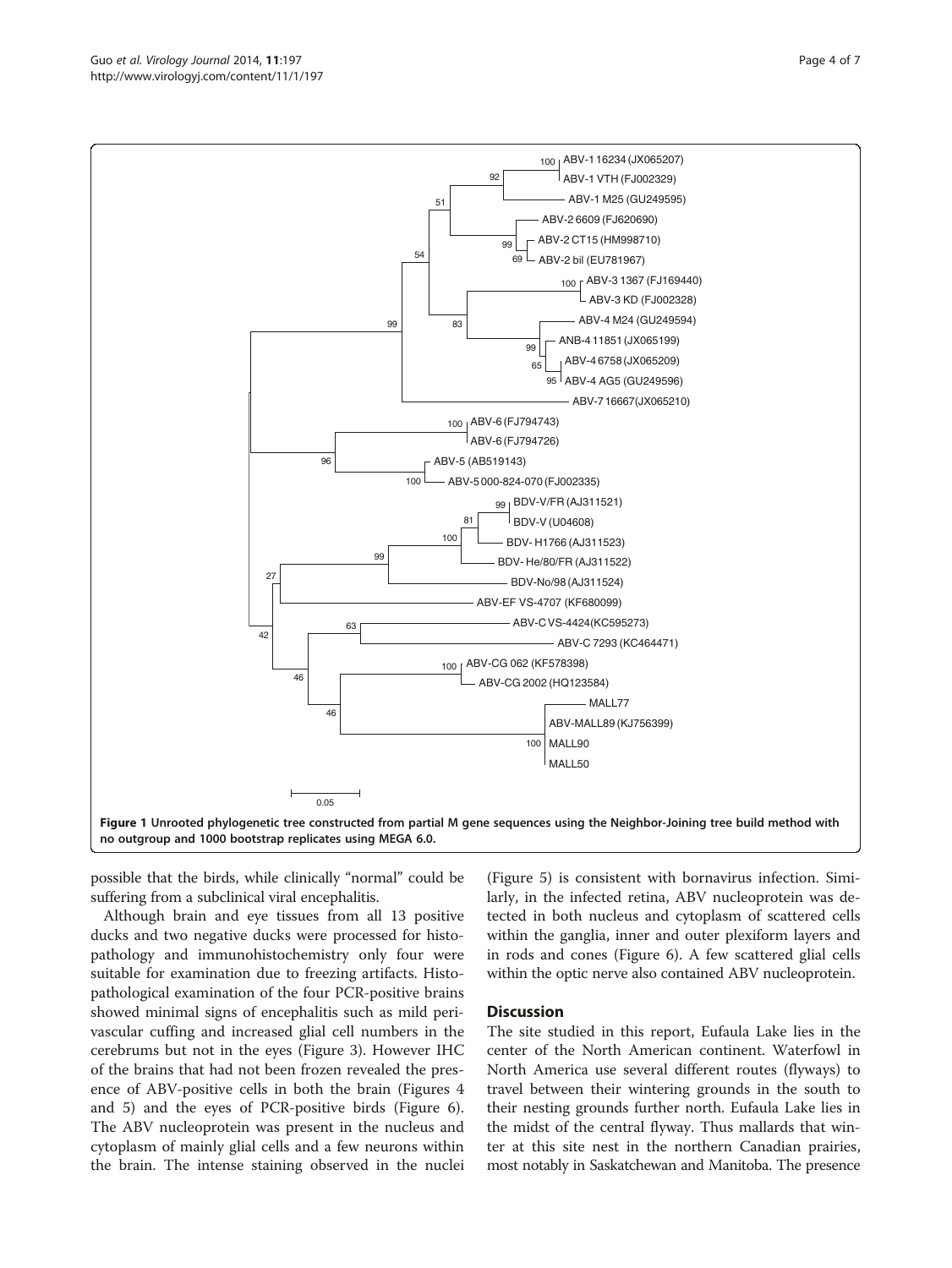<span id="page-4-0"></span>

of such a high prevalence of infection at a wintering site suggests that a broader survey of nesting birds in the northern Canadian prairies may well reveal the presence of additional infected populations and possibly new ABV genotypes. The primer pair used to detect the presence of ABV was derived from sequences previously published for the Canada goose genotype in Genbank. The primer sequences were not completely identical to that in the mallard. It is possible therefore that primers based on this new genotype may have detected more infected birds in this flock.

This new genotype of ABV has 72% overall sequence identity with the Canada goose genotype (ABV-CG), its

closest relative [[13](#page-6-0)] (Figure [1](#page-3-0)). We have therefore tentatively named it the Mallard genotype (ABV-MALL). The differences between these two genotypes is of a similar magnitude to that previously reported between the different psittacine genotypes [[14\]](#page-6-0) and reflects the great diversity of this family of viruses.

The detection of at least 13 distinct genotypes of ABV to date, stands in marked contrast to the very limited diversity observed in mammalian Borna disease virus where only two genotypes have been detected [[14](#page-6-0)]. The ABV genotypes do differ on the basis of epidemiology





showing ABV nucleoprotein in the nucleus and cytoplasm of glial cells.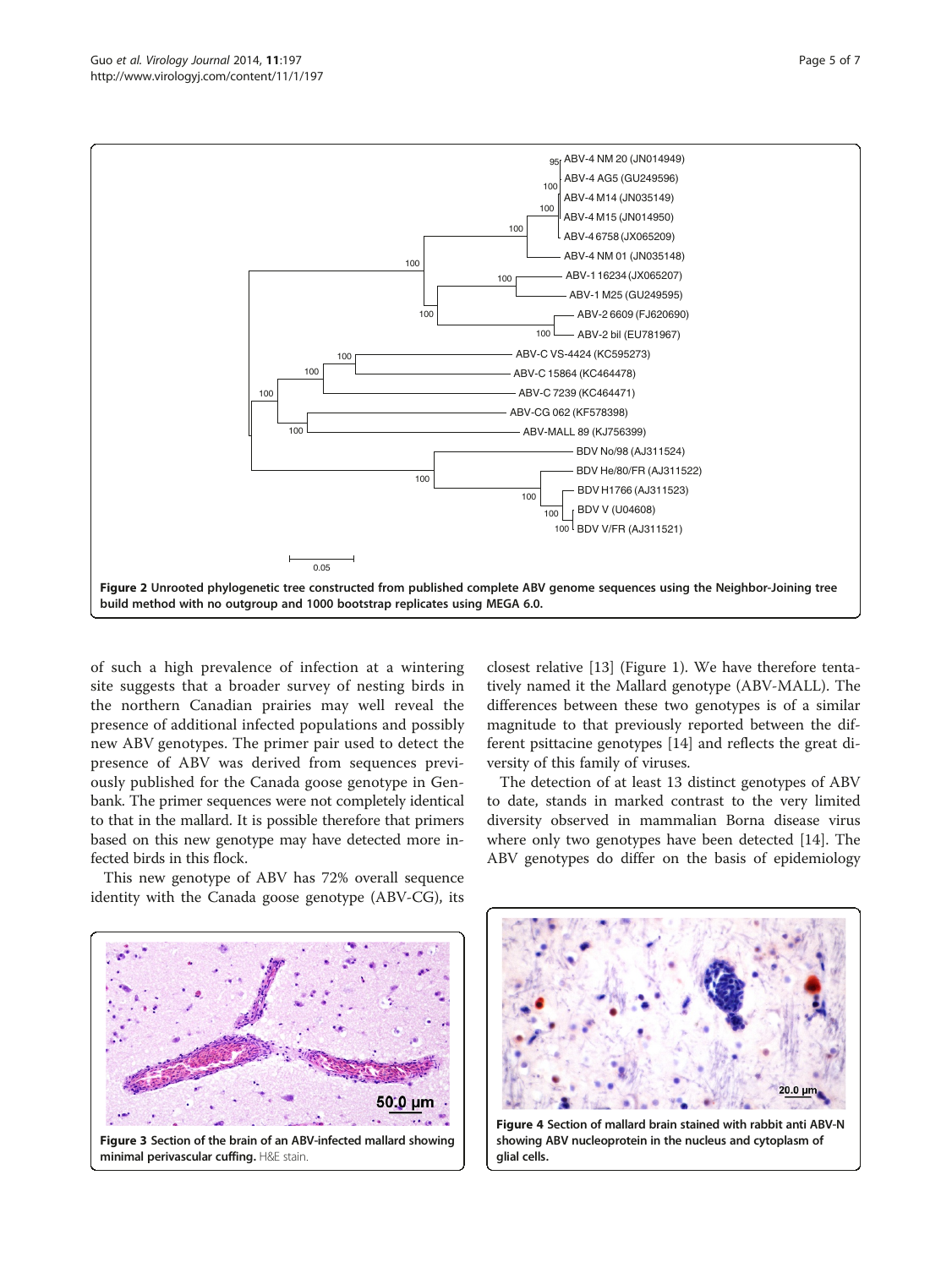<span id="page-5-0"></span>

and geography. Thus currently circulating strains of BDV appear to have been largely restricted to a relatively small area of central Europe. They have a specific reservoir host in the shrew, Crocidura leucodon [[15](#page-6-0)] and possibly also bank voles (*Myodes glareolus*) [\[16\]](#page-6-0). This is in marked contrast to ABV-CG that is found across the North American continent and where no mammalian reservoir host has been identified [[7\]](#page-6-0). Likewise the worldwide distribution of the psittacine ABV genotypes probably reflects the extent of the international trade in captive parrots rather than the situation in wild parrot populations. Since the differences between BDV and ABV are no greater than those between other ABV genotypes, it may be appropriate to consider BDV to be simply another ABV genotype [\[14\]](#page-6-0).

A characteristic feature of all ABV genotypes is their unpredictable pathogenicity. Thus in parrots and waterfowl,



infection is relatively common but disease is rare. For example, 14% of Canada geese across North America are healthy carriers of ABV [\[5\]](#page-6-0). Diseased birds have been identified in a flock in Toronto involving 30/132 birds and in an additional 21/823 birds in Ontario [[10](#page-6-0)]. Delnatte's studies on waterfowl with neurologic disease in Ontario suggested that ABV is the major cause of encephalitis in these species [\[17\]](#page-6-0). Delnatte and her colleagues have reported a diversity of clinical signs including not only gastrointestinal impaction, but also behavioral abnormalities, and severe disabilities including an inability to walk or fly. It has been argued that ABV is the major infectious cause of neurologic disease in wild geese and swans in Ontario [\[10\]](#page-6-0). Cases of what appears to be classical PDD have also been reported from Canada geese in Prince Edward Island association with ABV-CG infection [[11](#page-6-0)]. ABV neurologic syndrome has also been reported in an overwintering flock of Canada geese in Massachussetts (M. Murray, Personal communication) and in a few Canada geese in California (Shivaprasad, Unpublished).

The presence of virus in the eyes of infected mallards may be significant. Severe inflammation leading to blindness is a feature of Borna disease in mammals [\[18,19](#page-6-0)]. It develops in naturally infected horses and is a feature of Borna disease induced in adult rats. In the case of rats, Borna virus replicates in the nervous system with the greatest concentration of virus in the cerebrum and eyes. This is accompanied by microglial infiltration in the ganglion cell and inner plexiform layers. Blindness is not a common feature of PDD in psittacines [\[20\]](#page-6-0) although a lymphocytic choroiditis is occasionally observed (Shivaprasad, unpublished). In the case of the mallards studied here, minimal cellular infiltration of the retina was observed and there was no evidence of retinitis. Nevertheless IHC indicated that neurons in the ganglion cell layer, the nuclear cell layers and the photoreceptors were infected with ABV. There were some rods and cones infected as well. Thus it is possible that interference with neural transmission could affect their vision. This, while not immediately lethal may well reduce their survival in the wild.

Borna disease virus has been shown to cause disease in laboratory rodents as a result of T-cell mediated cytotoxicity [[21](#page-6-0)]. It is not known whether this is the case in birds infected with ABV. We suggest that the intensity of their T cell response may determine whether a bird develops clinical neurologic disease. This may be a function of age at first exposure. Thus young birds infected from their mother in ovo may be tolerant to the virus. ABV can be readily detected in embryos, although there have been no reports of viral isolation [\[22,23](#page-6-0)]. Given that ABV is noncytopathic, a persistent infection may therefore fail to generate strong T cell immune responses resulting in inflammation. On the other hands, birds infected for the first time as adults may recognize the virus as foreign